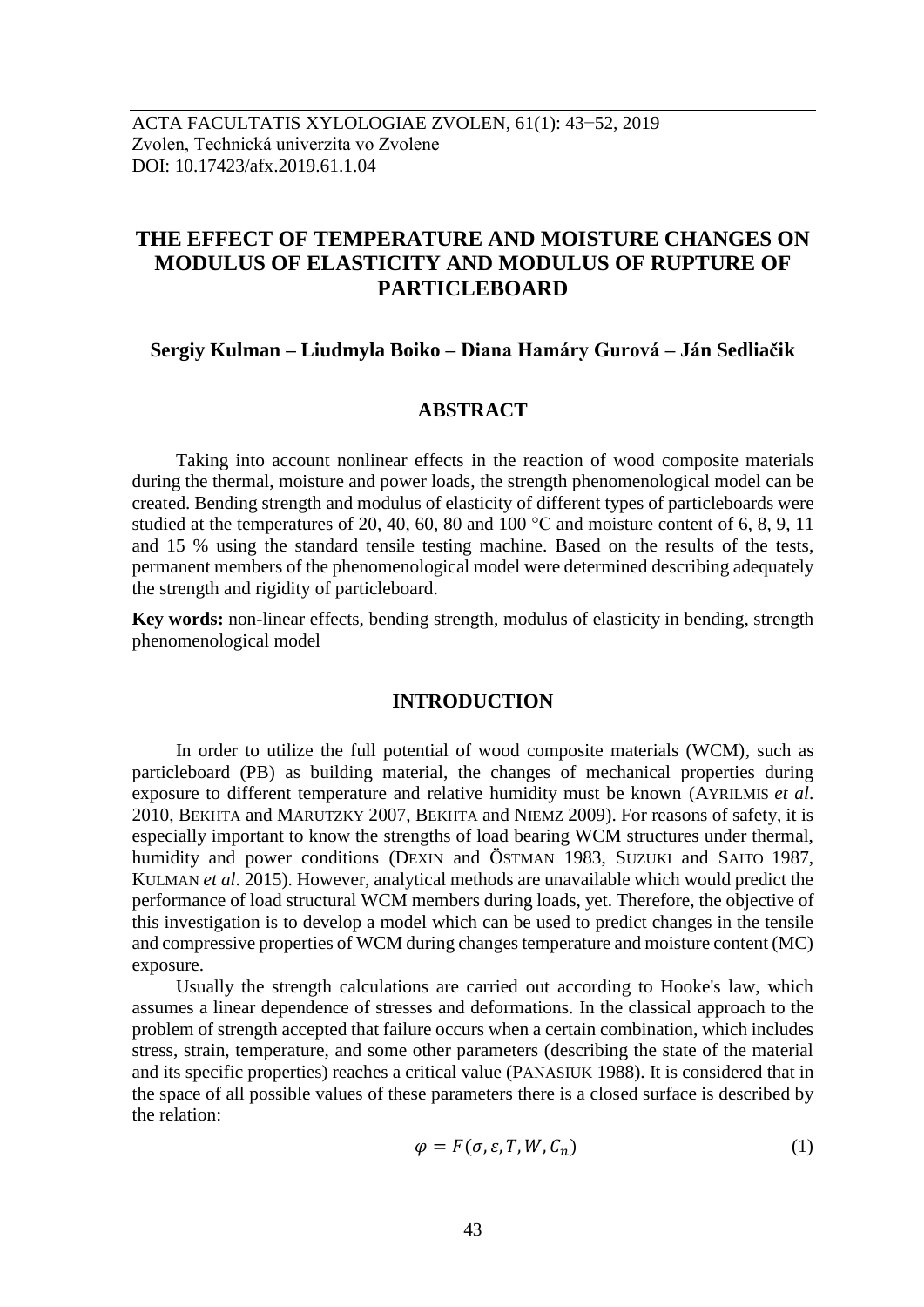where  $C_n$  – parameters characterizing the properties of the macro real body volume determined experimentally. This limits the scope of permissible surface, in terms of strength, the material states.

The specific form of the phenomenological relation (1) for each material is established based on accepted postulates (hypotheses) about the destruction and the necessary experimental research on setting environments  $C<sub>n</sub>$ . However, the generally accepted equations of limit states, which would explicitly take into account the effect of time, temperature, humidity, and the load is not created.

Since WCM for different thermal, moisture, power conditions will be in different states, tensile strength and modulus of elasticity (MOE) will differ its deviation from the ideal state in conditions in which the material has a maximum strength and stiffness. The phenomenological equation of state of the material can be expressed in the general form:

$$
\sigma_{T,W,t} = f(\sigma_0, T, W, t) \tag{2}
$$

$$
E_{T,W,t} = f(E_0, T, W, t)
$$
\n(3)

where  $\sigma_{T,W,t}$  – limit strength in its various states;  $\sigma_0$ ,  $E_0$  – the maximum possible value of the tensile strength and elastic modulus of the material under ideal conditions, i.e. in the absence of external influences, MPa; *Т* – thermostat temperature (ambient) K; *W* – moisture content, %:  $t - time$ , s.

In this paper, the equation of state without taking into account the time factor and scale factors is proposed in the form of an autonomous system. Then, at  $t = 0$  the equation of state describes the short-term strength for the short quasi-static loading at a given temperature humidity conditions. When  $t \gg 0$  equation (2), (3) will be described by equations of state under long-term loading, i.e. the long-term strength.

Phenomenological model builds on the behaviour of the object as the result of a process, the essence of which is generally understood approximately, but details are not yet clear. In the model introduced some "constants", describing the specific behaviour of the object, with specification of the object, but without specifying the exact meaning of these "permanents" (PRIGOGINE and KONDEPUDI 1999).

The aim of this study is to develop a phenomenological model of strength and stiffness for composite materials based on wood under the influence of thermo – moisture – power loads, which takes into account the non–linear nature of the reaction this material to the external influences.

#### **MATERIAL AND METHODS**

Three types of particleboard bonded with urea-formaldehyde resin commercially produced by Kronospan UA Ltd. were used in this study: melamine faced particleboard (MF PB), oak veneered particle board (VF PB) and particleboard P2 (P2 PB) according to EN 312 type P2. Test pieces with the thickness of  $18 \times 450 \times 50$  mm were cut from each type of board. Before testing, pieces were conditioned at 20 °C and 65% RH. The average densities of specimens were 757 kg/m<sup>3</sup>, 792 kg/m<sup>3</sup>, 733 kg/m<sup>3</sup> and moisture content 5%.

Static 3-point bending tests were carried out in the universal test machine with temperature-controlled chamber at the speed deformation 2 mm/min. Investigated temperatures were 20 °C, 40 °C, 60 °C, 80 °C and 100 °C. Investigated moisture contents were 6 %, 8 %, 9%, 11% and 15 %.

Methods for determining the ultimate strength and modulus of elasticity in bending are described in detail in a previous paper (KULMAN *et al*. 2017). However, the methodology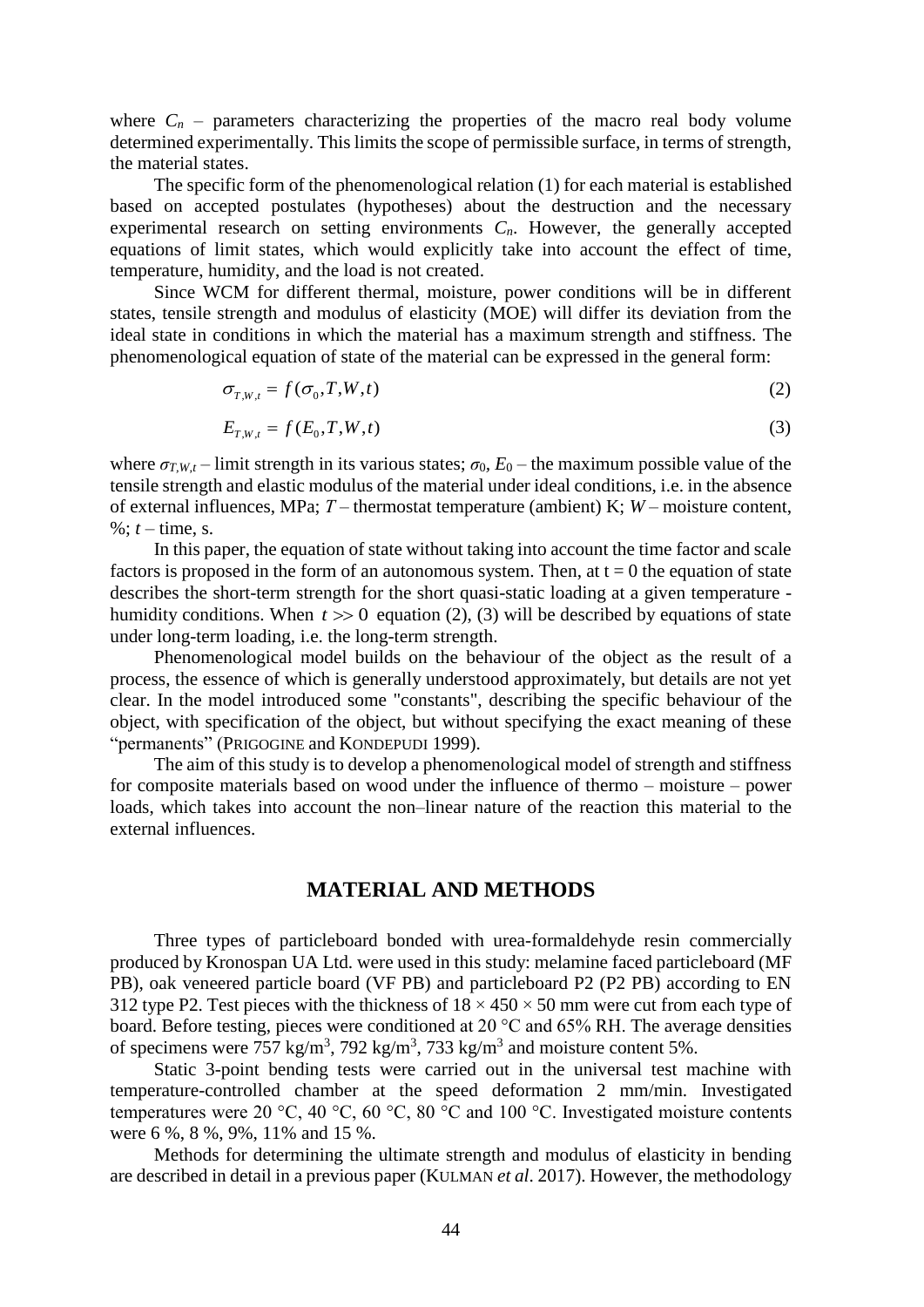for constructing phenomenological models of strength and rigidity was fundamentally different (KULMAN 2017).

As during model building considering the strength, only elastic deformation, the tensile strength and modulus of elasticity in the elastic deformation depends linearly on the external thermo – moisture – power of influence. Therefore, the rate of destruction in this area can be assumed as constant, and the process of maintaining strength (loss of strength), is considered analogous reaction of zero order. The elastic deformation order of reaction does not change. The statement that the order "of the reaction strength loss" does not change based on the curve also the "force – displacement" analysis when tests using a standard tensile strength machine. Character of the curve changes slightly for different temperatures (KULMAN *et al*. 2015). In addition, a kinetic measurement is to determine the long-term strength of particleboard (BOIKO *et al*. 2013) talking about the fact that the order of reaction process of losing long–term strength also does not change. And while there is the temperature dependence of the speed of this process following the simplest form, the Arrhenius equation (STILLER 1989):

$$
k(T) = Ae^{\frac{-E_A}{RT}} = Ae^{\frac{-T_A}{T}} = Ae^{T_e}
$$
 (4)

where:  $A$ ,  $E_A$  – independent constants (or nearly independent) in the temperature range studied;  $E_A$  – observed (imaginary) activation energy, kJ/mol;  $R = 0.0083$  kJ/mol\*K – universal gas constant;  $T_A = E_A / R$  – activation temperature, K.

In this case, the activation temperature is equal to the upper temperature limit at which the body has the properties to withstand an external load, that is, the sublimation temperature  $T_A \propto T_m$ ;  $T_e = T/T_m$  – efficient temperature, which characterizes the deviation of the current temperature of the test by limiting the activation temperature in the range of operating temperatures  $T \in T_{min}$ ... $T_{max}$ .  $A$  – pre-exponential factor, which is postulated on the basis of the purpose for which is compiled by the Arrhenius equation. Its value can be determined based on conducted tests. In our case, this is the maximum possible strength of the material in the case of the minimum temperature, that is, when  $T_{\text{min}} = 0$  °K.

Arrhenius equation shows that at constant temperature, constant speed *k(T)* of a process is determined by the activation energy. The higher the numerical value of the activation energy *EA*, the less active molecules (intermolecular bonds), the smaller the number of effective unbroken bonds and the thus lower the rate constant and the strength loss rate itself. The higher activation energy, the more difficult to break the bonds between the molecules and the higher strength. In modern interpretation, Arrhenius equation determines not only the temperature dependence of the process rate k, for example, the chemical reaction rate, but the rate of diffusion, longevity, relaxation period, the option of destruction. Thus in each case the value included in this equation have a different interpretation (STILLER 1989). Most important constant of integration *А*, (pre-exponential factor) is interpreted as a constant at the threshold included in the equation of variables that determine the nature of external influence (temperature, load, humidity, etc.). Moreover, A and  $E_A$  – constants, independent (or nearly independent) in the investigated temperature range.

Taking all the above mentioned assumptions can be argued that the experimentally observed dependence should tensile strength and modulus of temperature in the form of the Arrhenius equation:

$$
\sigma_{W,T} = \sigma_0 e^{\alpha T_e},\tag{5}
$$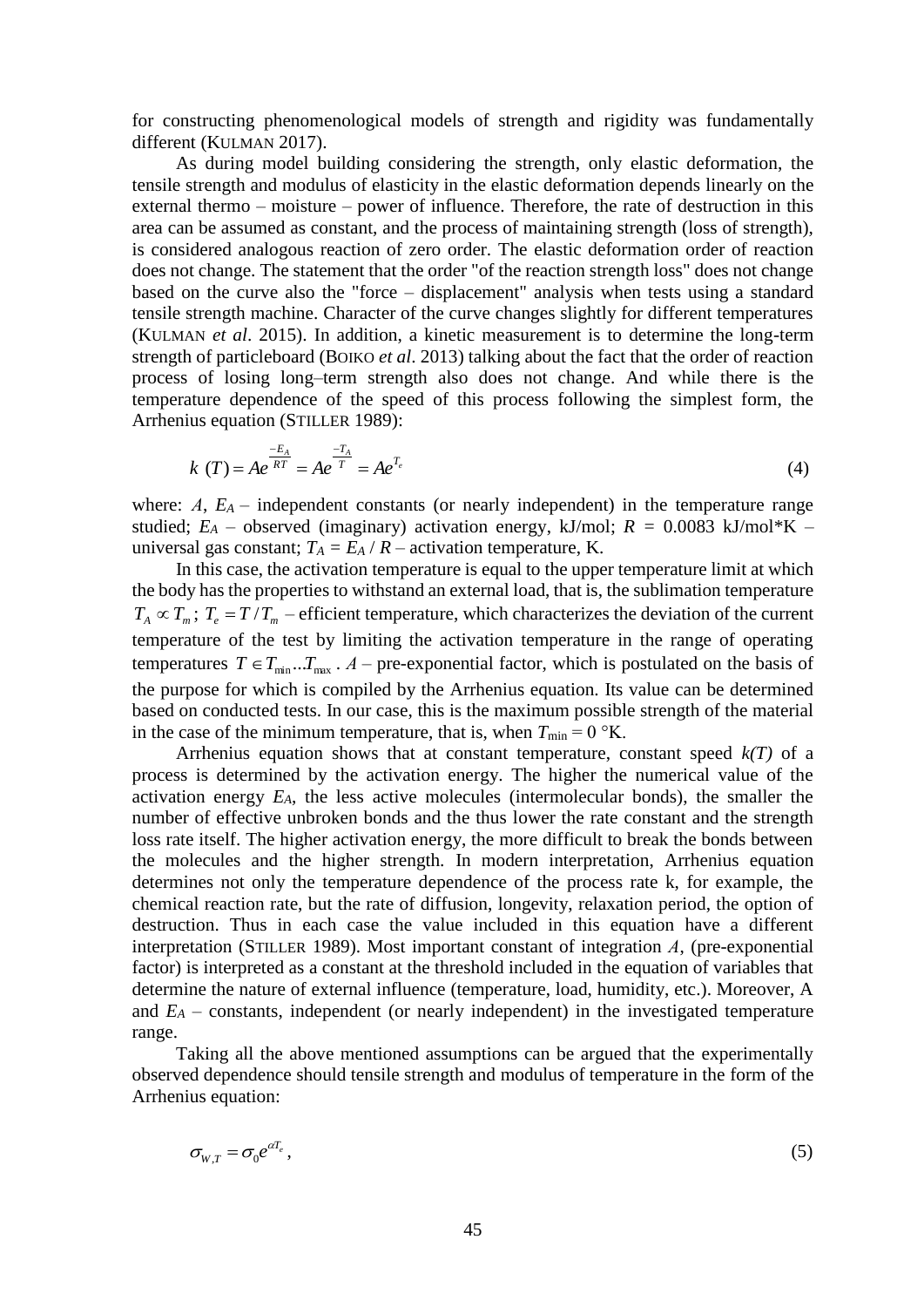where  $\sigma_{W,T}$  – actual, current strength, the strength at the current moisture content *W* (%) and temperature  $T(^{\circ}K)$ ;  $\sigma_0$  – constant equal to the maximum for the material tensile strength at  $W = 0$ % and  $T = 0$ ,  $K$ ;  $\alpha$  – constant coefficient, which characterizes the degree of influence of temperature taking into account other factors, and their interaction. In the case of recording only one factor influence, temperature:  $\alpha|_{W=0\%}=1$ .

By analogy with the effect of temperature on the strength postulate influence of humidity on the strength of typing in the equation (2), (3) efficient moisture *We*. In addition, the construction of the model will take into account its non-linearity, entering into the equation the factor of interaction between effective temperature and moisture, in the form of their multiplication  $T_eW_e$  (KULMAN 2011, KULMAN and BOIKO 2016). The equation describing the phenomenological nonlinear model of strength and stiffness in the form of the Arrhenius equation takes the form:

$$
\sigma_{W,T} = \sigma_0 e^{\alpha T_e} e^{\beta W_e} e^{\gamma W_e/T_e}
$$
\n<sup>(6)</sup>

$$
E_{W,T} = E_0 e^{\delta T_e} e^{\delta W_e} e^{\theta W_e/T_e}
$$
\n<sup>(7)</sup>

where:  $\sigma_{W,T}$  – actual, current strength, that strength at the current moisture content *W* (%) and temperature  $T(^{\circ}K)$ ;  $W_e = (W_m - W)/W_m$  – effective moisture;

*W<sup>m</sup>* – maximum permissible moisture content of the material in which it has sufficient elastic properties for use, %; *W* - current moisture during operation, %;

 $T_e = (T_m - T)/T_m$  – effective temperature;

*T<sup>m</sup>* – temperature limit being material to take external loads sufficient for its operation, *°K*; *T* – current temperature material during its operation, *°K*;

*α, β, γ, δ, ε, θ* – constant coefficients;

 $\alpha$ ,  $\delta$  – take into account the effect of temperature on the material tensile strength and modulus of elasticity;

*β, ε* – take into account the effect of moisture content on the tensile strength and modulus of elasticity;

*γ*,  $θ$  – the change in strength properties of the material in the joint action of humidity and temperature is not linear process of changing strength;

E*W*,*<sup>T</sup>* – current modulus of elasticity, *MPa*;

 $E_0$  – constant factor equal to the theoretically maximum possible for the material modulus of elasticity at  $W = 0, \%$ ;

 $T = 0$ , °К.

Moreover, the values of  $\sigma_0$ ,  $E_0$ ,  $\alpha$ ,  $\beta$ ,  $\gamma$ ,  $\delta$ ,  $\varepsilon$ ,  $\theta$  are determined by solving the system of equations:  $W_e = (W_m - W)/W_m$ 

$$
\begin{cases}\n\ln \sigma_{W_{1}T_{1}} = \ln \sigma_{0} + \alpha W_{e1} + \beta T_{e1} + \gamma \frac{W_{e1}}{T_{e1}} \\
\ln \sigma_{W_{2}T_{2}} = \ln \sigma_{0} + \alpha W_{e2} + \beta T_{e2} + \gamma \frac{W_{e2}}{T_{e2}} \\
\ln \sigma_{W_{3}T_{3}} = \ln \sigma_{0} + \alpha W_{e3} + \beta T_{e3} + \gamma \frac{W_{e3}}{T_{e3}} \\
\ln \sigma_{W_{4}T_{4}} = \ln \sigma_{0} + \alpha W_{e4} + \beta T_{e4} + \gamma \frac{W_{e4}}{T_{e4}}\n\end{cases}
$$

(8)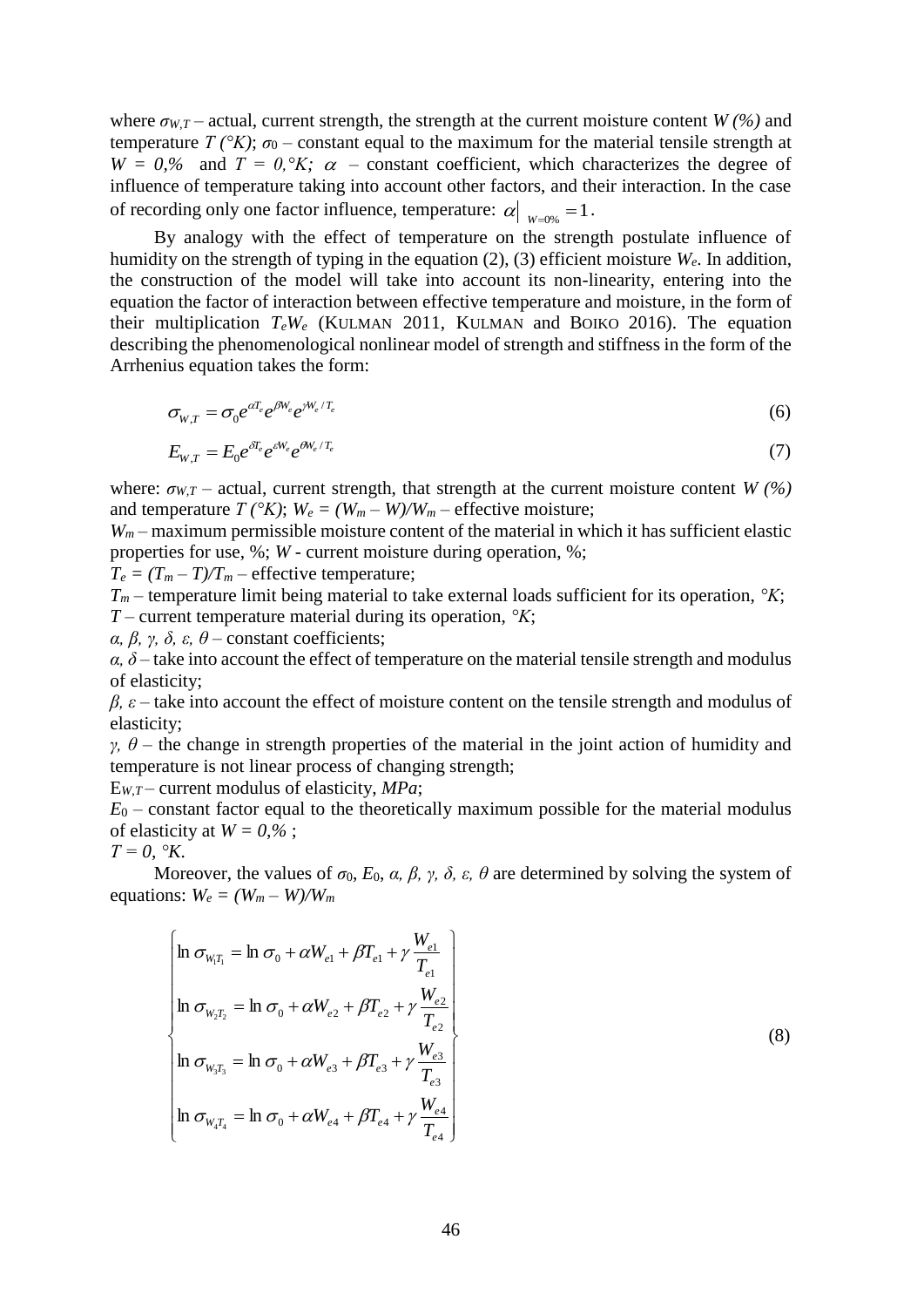$$
\begin{cases}\n\ln E_{W_1T_1} = \ln E_0 + \delta W_{e1} + \varepsilon T_{e1} + \theta \frac{W_{e1}}{T_{e1}} \\
\ln E_{W_2T_2} = \ln E_0 + \delta W_{e2} + \varepsilon T_{e2} + \theta \frac{W_{e2}}{T_{e2}} \\
\ln E_{W_3T_3} = \ln E_0 + \delta W_{e3} + \varepsilon T_{e3} + \theta \frac{W_{e3}}{T_{e3}} \\
\ln E_{W_4T_4} = \ln E_0 + \frac{\delta}{W_{e4}} + \varepsilon T_{e4} + \theta \frac{W_{e4}}{T_{e4}}\n\end{cases}
$$
\n(9)

where  $T_{e1}$ ,  $T_{e2}$ ,  $T_{e3}$ ,  $T_{e4}$  – effective temperature series of four tests,  ${}^{\circ}K$ ;  $W_{e1}$ ,  $W_{e2}$ ,  $W_{e3}$ ,  $W_{e4}$ , – effective material moisture during the four-test series, *%; σW1T1, σW2T2, σW3T3, σW4T4* – modulus of rupture at the appropriate temperature and MC, *MPa*; *EW1T1, EW2T2, EW3T3, EW4T4* – modulus of elasticity at the appropriate temperature and MC, *MPa*.

### **RESULTS AND DISCUSSION**

The experimental factor levels and test results are shown in Table 1. For example summarized ruptures envelope for load-displacement curves in coordinates stress-rupture time for MF PB under different conditions shown in Fig.1. In all cases of tests carried out with increasing temperature and humidity, the strength and modulus of elasticity of the material decreased while increasing the time to failure.

|                               | Test group<br>number |                             | Test conditions          | Test results                 |                                                 |  |
|-------------------------------|----------------------|-----------------------------|--------------------------|------------------------------|-------------------------------------------------|--|
| Board type                    |                      | Temperature<br>$(^\circ C)$ | Moisture content<br>(% ) | bending<br>strength<br>(MPa) | modulus of<br>elasticity in<br>bending<br>(MPa) |  |
| <b>MF PB</b>                  | I                    | 20                          | 6                        | $16.80 \pm 1.17^{\rm a}$     | $1866.5 \pm 95^{\rm a}$                         |  |
|                               | $\overline{c}$       | 40                          | 8                        | $15.55 \pm 0.93$             | $1727.6 \pm 88$                                 |  |
|                               | 3                    | 60                          | 9                        | $13.80 \pm 0.62$             | $1533.2 \pm 74$                                 |  |
|                               | 4                    | 80                          | 11                       | $11.30 \pm 0.15$             | $1255.4 \pm 36$                                 |  |
|                               | 5                    | 100                         | 15                       | $8.00 \pm 0.12$              | $922.1 \pm 22$                                  |  |
| VF PB                         |                      | 20                          | 6                        | $19.68 \pm 0.55$             | $2582.0 \pm 112$                                |  |
|                               | $\overline{c}$       | 40                          | 8                        | $19.00 \pm 0.49$             | $2492.8 \pm 95$                                 |  |
|                               | 3                    | 60                          | 9                        | $17.50 \pm 0.38$             | $2296.0 \pm 86$                                 |  |
|                               | 4                    | 80                          | 11                       | $15.30 \pm 0.33$             | $2007.4 \pm 78$                                 |  |
|                               | 5                    | 100                         | 15                       | $12.00 \pm 0.35$             | $1674.4 \pm 60$                                 |  |
| P <sub>2</sub> P <sub>B</sub> |                      | 20                          | 6                        | $14.80 \pm 0.44$             | $1571.9 \pm 65$                                 |  |
|                               | $\overline{c}$       | 40                          | 8                        | $13.40 \pm 0.33$             | $1423.2 \pm 56$                                 |  |
|                               | 3                    | 60                          | 9                        | $11.70 \pm 0.21$             | $1242.7 \pm 48$                                 |  |
|                               | 4                    | 80                          | 11                       | $9.50 \pm 0.15$              | $1009.0 \pm 33$                                 |  |
|                               | 5                    | 100                         | 15                       | $7.50 \pm 0.11$              | $755.3 \pm 23$                                  |  |

**Tab. 1 Experimental factors levels and test results for particleboards.**

<sup>a</sup> The confidence interval is indicated at  $p = 0.05$  level.

For each species, analysis of variance (ANOVA) was conducted to study the effect of temperature and MC on the MOR and MOE at a 0.05 significance level. Results of ANOVA and multiple comparison statistical analysis for temperature and moisture content are shown in Table 2.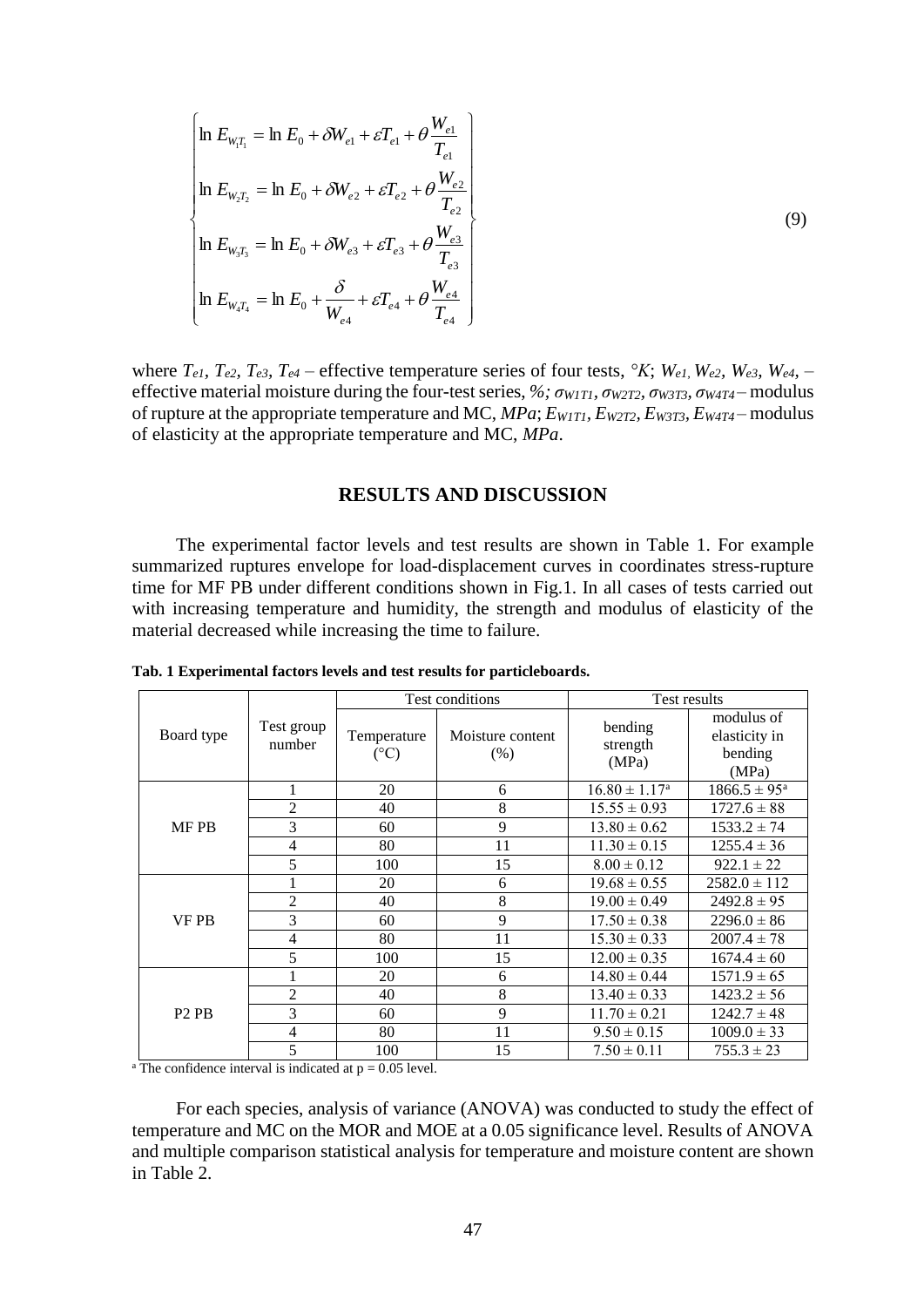The significance value for MOR and MOE between 20 °C and 100 °C*,* and for moisture content between 6% and 15%, were less than 0.05, indicating that the effect of different temperatures on MOR and MOE for this pairs are statistically significant. The ANOVA results showed that the temperature had a more significant effect than MC on the MOR of MF PB, but MC had a more significant effect than temperature on the MOE.

| Dependent variable<br>for board type                                  | Source           | $SS^a$    | $df^b$         | MS <sup>c</sup> | $F$ ratio | <i>p</i> value |
|-----------------------------------------------------------------------|------------------|-----------|----------------|-----------------|-----------|----------------|
| Bending strength,<br>MF PB                                            | Moisture content | 9.135     | $\overline{4}$ | 2.2839          | 142.41    | 0.000          |
|                                                                       | Temperature      | 153.686   | $\overline{4}$ | 38.4216         | 2395.73   | 0.000          |
|                                                                       | Error            | 0.257     | 16             | 0.016           |           |                |
|                                                                       | Total            | 163.078   | 24             |                 |           |                |
| Modulus of elasticity<br>in bending,<br><b>MF PB</b>                  | Moisture content | 49612.5   | $\overline{4}$ | 12403.1         | 19.99     | 0.000          |
|                                                                       | Temperature      | 2864606   | $\overline{4}$ | 716151.5        | 1096.49   | 0.000          |
|                                                                       | Error            | 10450     | 16             | 653.125         |           |                |
|                                                                       | Total            | 2924668.5 | 24             |                 |           |                |
| Bending strength,<br><b>VF PB</b>                                     | Moisture content | 2.205     | $\overline{4}$ | 0.55            | 96.92     | 0.000          |
|                                                                       | Temperature      | 194.3     | $\overline{4}$ | 48.58           | 8540.7    | 0.000          |
|                                                                       | Error            | 0.1       | 16             | 0.006           |           |                |
|                                                                       | Total            | 196.6     | 24             |                 |           |                |
|                                                                       | Moisture content | 92820     | $\overline{4}$ | 23220           | 99.28     | 0.000          |
| Modulus of elasticity                                                 | Temperature      | 2768343   | $\overline{4}$ | 692086          | 2959      | 0.000          |
| in bending,<br><b>VFPB</b>                                            | Error            | 3742      | 16             | 2339            |           |                |
|                                                                       | Total            | 2864966   | 24             |                 |           |                |
| Bending strength,<br>P <sub>2</sub> P <sub>B</sub>                    | Moisture content | 0.77      | $\overline{4}$ | 0.19            | 16.7      | 0.000          |
|                                                                       | Temperature      | 1723      | $\overline{4}$ | 431             | 3742.4    | 0.000          |
|                                                                       | Error            | 0.184     | 16             | 0.0115          |           |                |
|                                                                       | Total            | 1733      | 24             |                 |           |                |
| Modulus of elasticity<br>in bending,<br>P <sub>2</sub> P <sub>B</sub> | Moisture content | 23312     | $\overline{4}$ | 6328            | 34.9      | 0.000          |
|                                                                       | Temperature      | 2120947   | $\overline{4}$ | 530236          | 2930      | 0.000          |
|                                                                       | Error            | 2895      | 16             | 180.9           |           |                |
|                                                                       | Total            | 2149154   | 24             |                 |           |                |

**Tab. 2 ANOVA for bending strength and modulus of elasticity in bending for particleboards.**

<sup>a</sup>*SS* – sum of squares

<sup>b</sup>*df* – degree of freedom

 $\epsilon$ *MS* – mean square

Based on the data obtained in the experiments, the constants in phenomenological models of MOR (6) and MOE (7) for each particleboard type were calculated using the system of equations (8) and (9). The results of calculations are presented in Tab. 3.

**Tab. 3 Results of calculating the constants in phenomenological models of strength (MOR) and stiffness (MOE) for each particleboard types.**

| Board                         | Constants in model of MOR |          |       |          | Constants in model of MOE |          |      |         |
|-------------------------------|---------------------------|----------|-------|----------|---------------------------|----------|------|---------|
| type                          | $\sigma_{0}$<br>(MPa)     | α        |       | $\gamma$ | $E_{0}$<br>(MPa)          | ε        |      | θ       |
| <b>MF PB</b>                  | 90.92                     | $-14.13$ | 9.23  | $-1.56$  | 15675                     | $-15.45$ | 9.91 | $-1.81$ |
| <b>VF PB</b>                  | 126.27                    | $-10.30$ | 6.58  | $-1.43$  | 21605                     | $-13.10$ | 8.02 | $-1.55$ |
| P <sub>2</sub> P <sub>B</sub> | 171.15                    | $-15.55$ | 10.11 | $-2.03$  | 9238                      | $-13.45$ | 9.03 | $-1.68$ |

Using parameter is found strength using formulas (6), (7) calculate that a bootie design tensile strength and elastic modulus parts running on pure driving together when the temperature operating range from 20 to 100 °C and moisture content from 6% to 15%.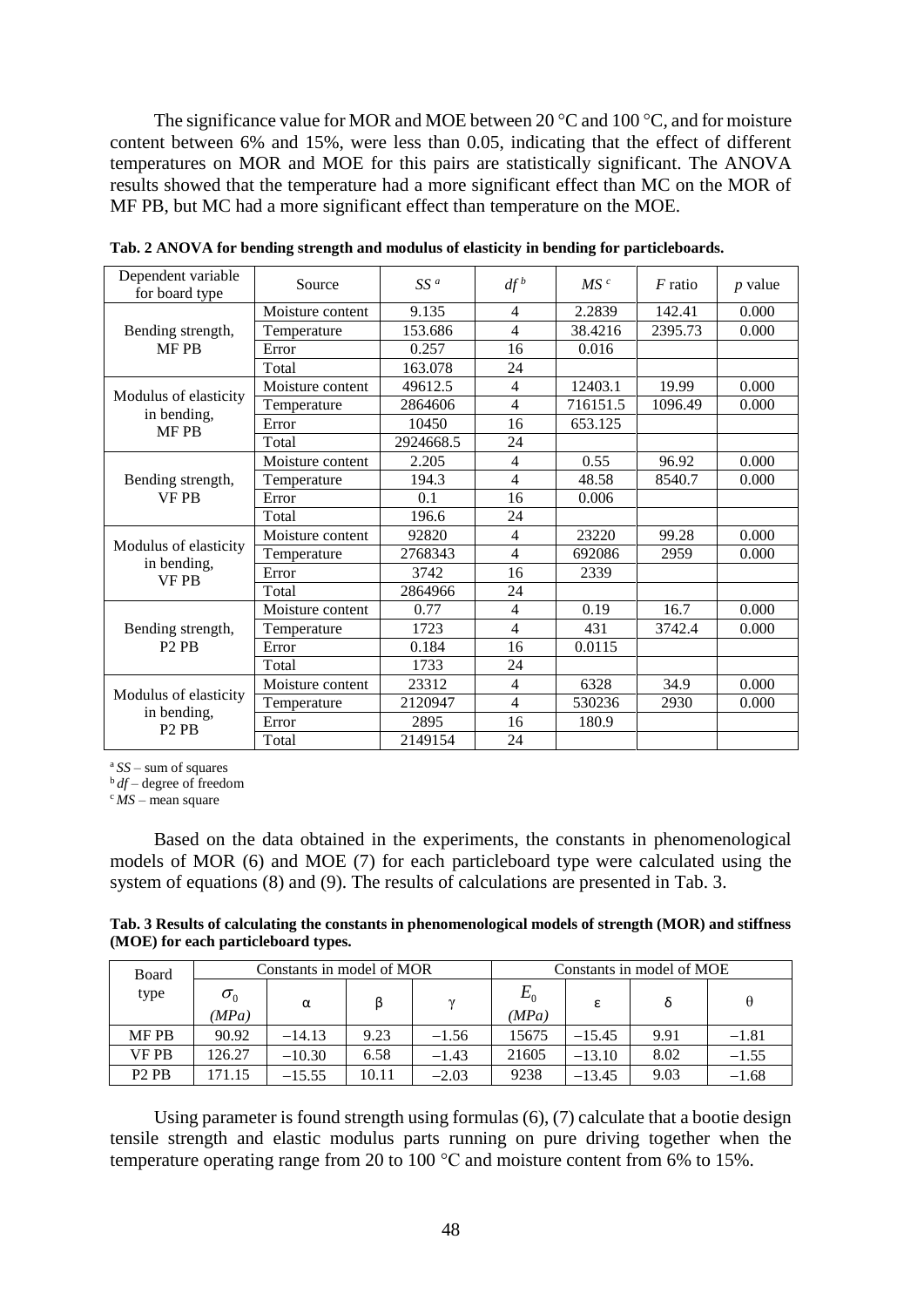Fig. 1, 2 and 3 shows the results of calculations of strength and modulus of rupture depending on the temperature – moisture conditions for three types of particleboards.



**Fig. 1 Changes mean bending strength (MPa) melamine faced particleboard depends from temperature (°C) and MC (%)**



**Fig. 2 Changes mean bending strength (MPa) veneered faced particleboard depends from temperature (°C) and MC (%)**



**Fig. 3 Changes mean bending strength (MPa) particleboard (P2 PB) depends from temperature (°C) and MC (%)**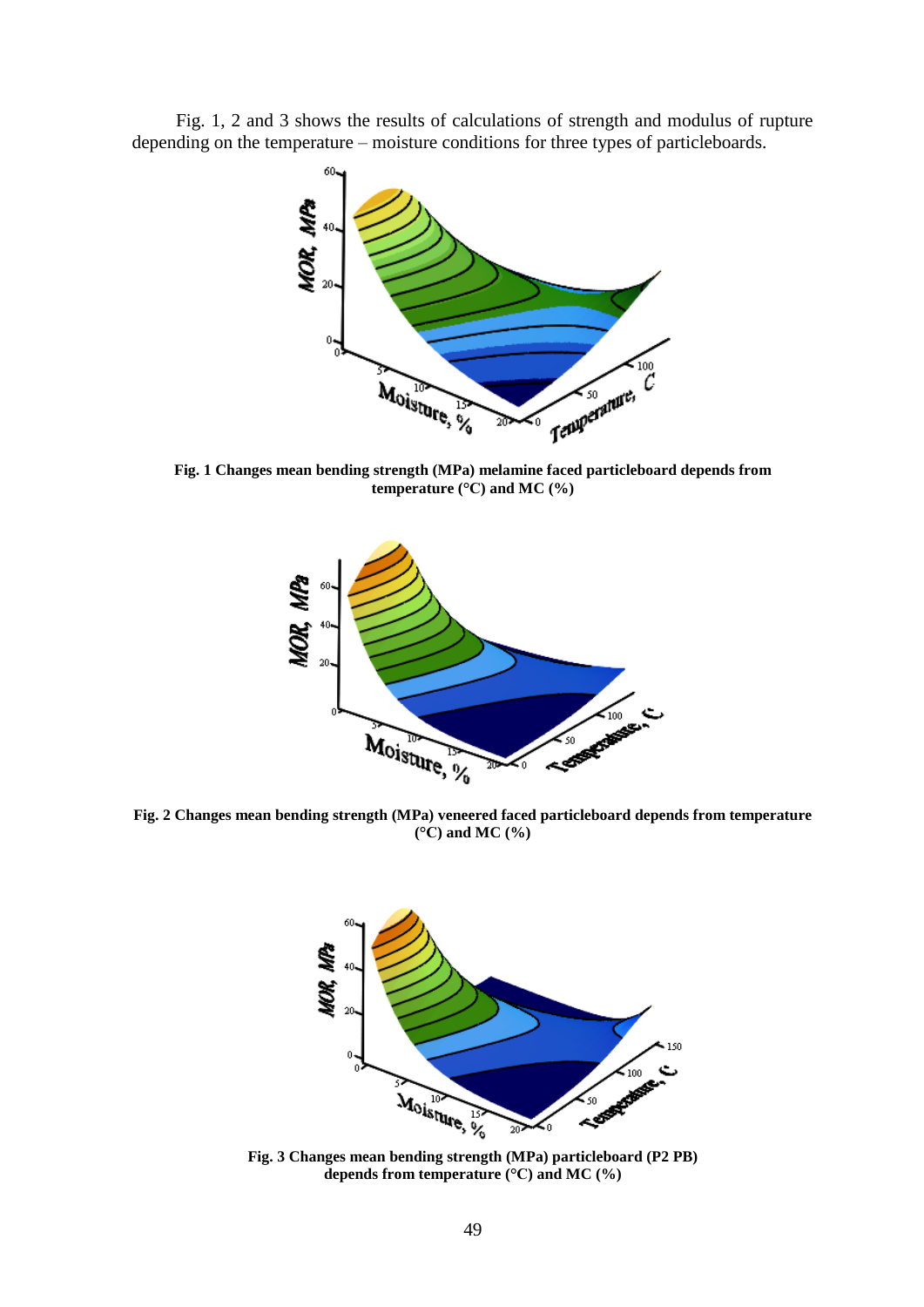Fig. 4, 5 and 6 show the results of calculations of stiffness like as modulus of elasticity in bending depending on the temperature – moisture conditions for three types of particleboards.



**Fig. 4. Changes mean modulus of elasticity in bending (MPa) melamine faced particleboards depends from temperature (°C) and MC (%)**



**Fig. 5. Changes mean modulus of elasticity in bending (MPa) veneered faced particleboard depends from temperature (°C) and MC (%)**



**Fig. 6. Changes mean modulus of elasticity in bending (MPa) of particleboard type P2 depends from temperature (°C) and MC (%)**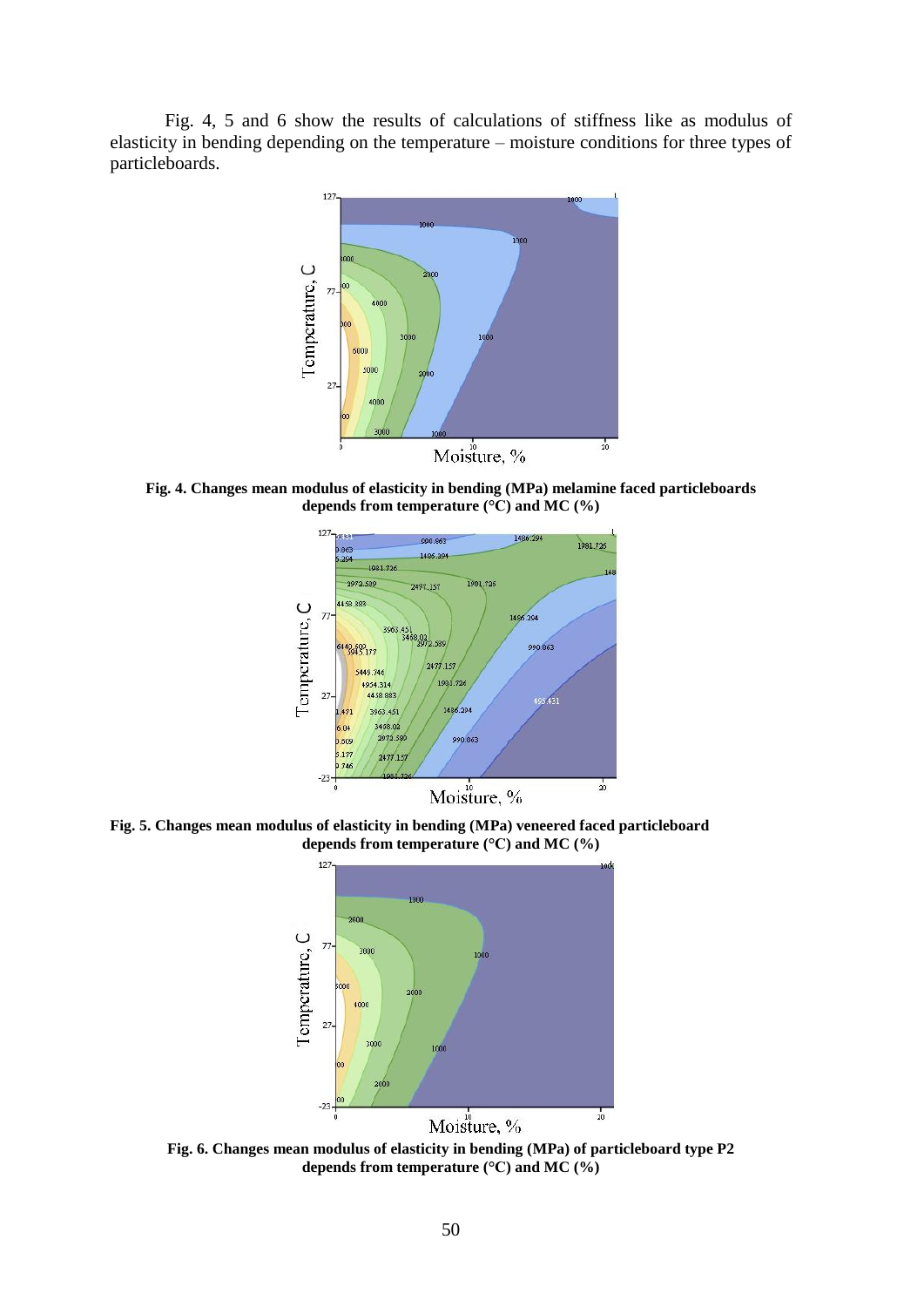Phenomenological model of strength (MOR) and stiffness (MOE) presented in Fig. 1 to 6 graphically limited in the variables coordinates a surface of the second order, the ultimate surface of strength and stiffness. Geometrically, it is the hyperbolic paraboloid. It is formed by the non-linear terms in the equations (6), (7). It characterizes the interaction of temperature and moisture on the strength and stiffness properties of the material.

Taking into account nonlinear effects in the reaction of wood composite materials during the thermal, humidity and power loads allows offering strength phenomenological model. Using the model to predict the tensile strength and modulus of elasticity wood composite materials for the specific thermo – moisture – power conditions of its use.

Based on the results of the tests, permanent members of the phenomenological model were determined that adequately describes the strength and stiffness of particleboards.

# **CONCLUSION**

The first created phenomenological models of strength (MOR) and stiffness (MOE) of particleboard graphically coordinate the surface of the boundary strength and stiffness in the form of a hyperbolic paraboloid that is formed by nonlinear terms in the model equations and characterizes the interaction of temperature and humidity with the strength properties of the material. Taking into account non-linear effects in the reaction of wood composite materials under thermal, humidity and power loads, it is possible to propose phenomenological strength models and apply them to predict the ultimate strength and modulus of elasticity of particleboard for specific operating conditions. Based on the test results, the permanent members of the phenomenological model were determined, which adequately describe the strength and rigidity of the particleboard when changing external influences in a wide range. The created method allows to significantly reduce the time required for testing and determine the strength parameters of the material when changing the thermo–moisture–strength loads and makes it possible to estimate the preservation of the strength properties of new materials and to predict the strength in the work of the structures already created.

#### **REFERENCES**

AYRILMIS, N., UMIT, B., NUSRET, A.S. 2010. Bending strength and modulus of elasticity of woodbased panels at cold and moderate temperatures. In Cold. Reg. Sci. Technol., 63: 4043.

BEKHTA, P., MARUTZKY, R. 2007. Bending strength and modulus of elasticity of particleboards at various temperatures. In Holz Roh-Werkst., 65: 163-165.

BEKHTA, P., NIEMZ, P. 2009. Effect of relative humidity on some physical and mechanical properties of different types of fiberboard. In Eur. J. Wood Prod., 67: 339–349.

BOIKO, L.M., GRABAR, I.G., KULMAN, S.M. 2013. Durability particleboards in furniture. Osvita Ukrainy, Ukraine, 2013, 210 p.

DEXIN, Y., ÖSTMAN, B.A.L. 1983. Tensile strength properties of particle boards at different temperatures and moisture contents. In Holz Roh-Werkst.,  $41(7)$ : 281–286.

KULMAN, S. 2011. Nonlinear effects caused deformation and fracture composite materials based on wood. http://elibrary.nubip.edu.ua/13490/1/11ksm.pdf.

KULMAN, S.,BOIKO L., ANTSYFEROVA A. 2015. Bending strength (modulus of rupture) and modulus of elasticity of MDF different density at various temperature. Annals of Warsaw University of Life Sciences - SGGW Forestry and Wood Technology 91: 101-106.